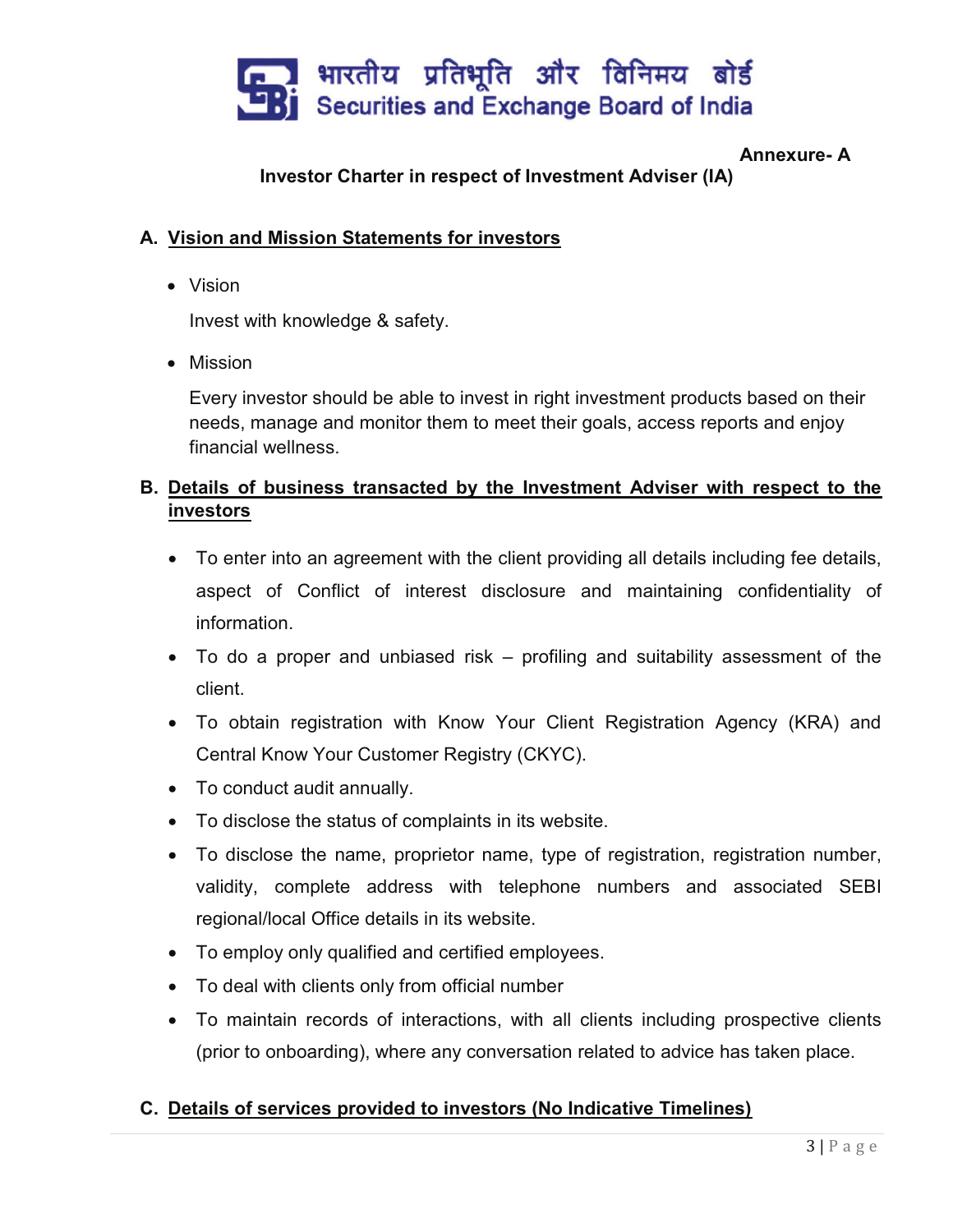

- · Onboarding of Clients
	- o Sharing of agreement copy
	- o Completing KYC of clients
- · Disclosure to Clients
	- $\circ$  To provide full disclosure about its business, affiliations, compensation in the agreement.
	- o To not access client's accounts or holdings for offering advice.
	- o To disclose the risk profile to the client.
- To provide investment advice to the client based on the risk-profiling of the clients and suitability of the client.

#### D. Details of grievance redressal mechanism and how to access it

- 1. In case of any grievance / complaint, an investor should approach the concerned Investment Adviser and shall ensure that the grievance is resolved within 30 days.
- 2. If the investor's complaint is not redressed satisfactorily, one may lodge a complaint with SEBI on SEBI's 'SCORES' portal which is a centralized web based complaints redressal system. SEBI takes up the complaints registered via SCORES with the concerned intermediary for timely redressal. SCORES facilitates tracking the status of the complaint.
- 3. With regard to physical complaints, investors may send their complaints to: Office of Investor Assistance and Education, Securities and Exchange Board of India, SEBI Bhavan, Plot No. C4-A, 'G' Block, Bandra-Kurla Complex, Bandra (E), Mumbai - 400 051.

# E. Expectations from the investors (Responsibilities of investors)

#### · Do's

- i. Always deal with SEBI registered Investment Advisers.
- ii. Ensure that the Investment Adviser has a valid registration certificate.
- iii. Check for SEBI registration number.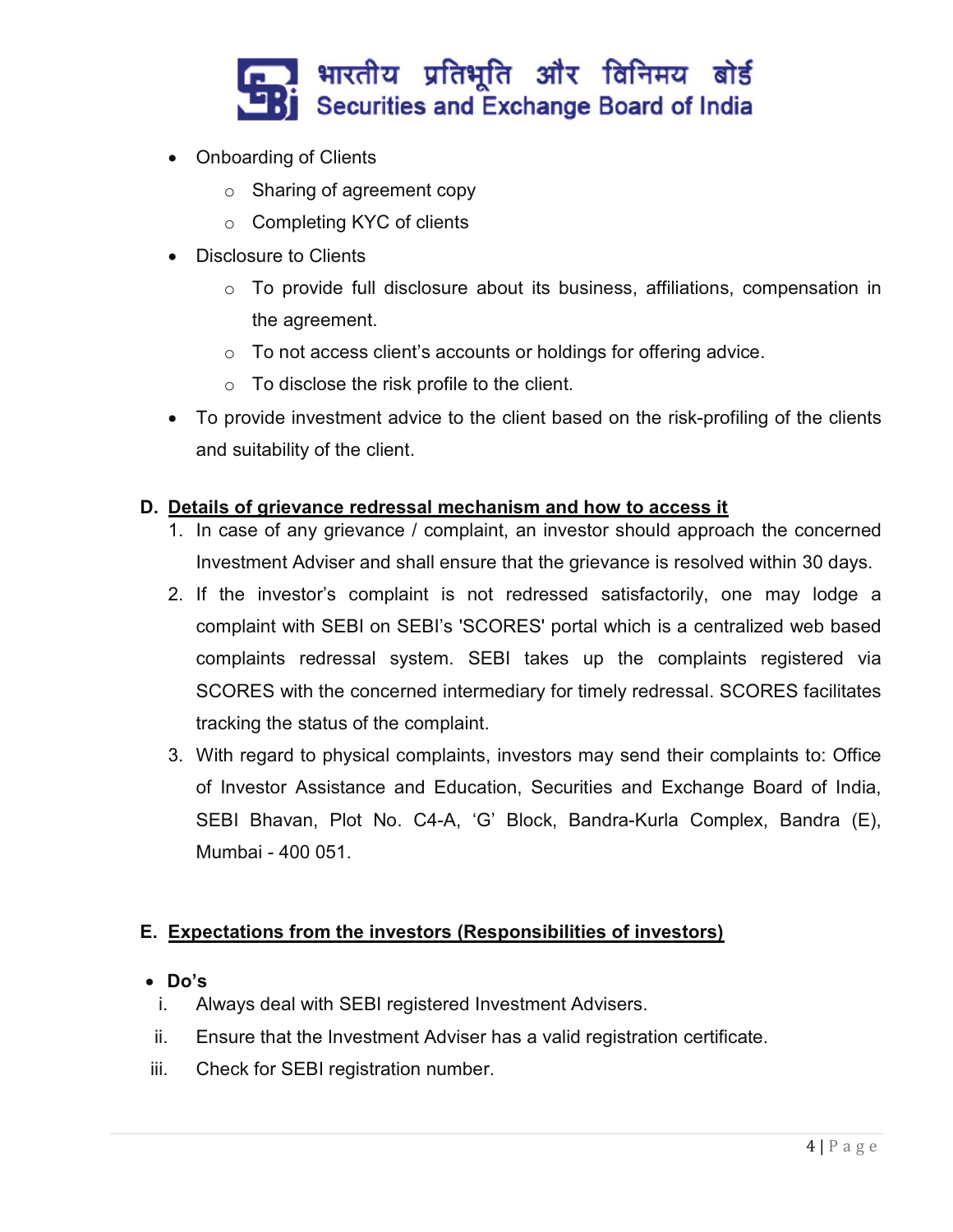# भारतीय प्रतिभूति और विनिमय बोर्ड Securities and Exchange Board of India

Please refer to the list of all SEBI registered Investment Advisers which is available on SEBI website in the following link:

https://www.sebi.gov.in/sebiweb/other/OtherAction.do?doRecognisedFpi=yes&intm  $Id = 13$ 

- iv. Pay only advisory fees to your Investment Adviser. Make payments of advisory fees through banking channels only and maintain duly signed receipts mentioning the details of your payments.
- v. Always ask for your risk profiling before accepting investment advice. Insist that Investment Adviser provides advisory strictly on the basis of your risk profiling and take into account available investment alternatives.
- vi. Ask all relevant questions and clear your doubts with your Investment Adviser before acting on advice.
- vii. Assess the risk–return profile of the investment as well as the liquidity and safety aspects before making investments.
- viii. Insist on getting the terms and conditions in writing duly signed and stamped. Read these terms and conditions carefully particularly regarding advisory fees, advisory plans, category of recommendations etc. before dealing with any Investment Adviser.
- ix. Be vigilant in your transactions.
- x. Approach the appropriate authorities for redressal of your doubts / grievances.
- xi. Inform SEBI about Investment Advisers offering assured or guaranteed returns.

# · Don'ts

- xii. Don't fall for stock tips offered under the pretext of investment advice.
- xiii. Do not provide funds for investment to the Investment Adviser.
- xiv. Don't fall for the promise of indicative or exorbitant or assured returns by the Investment Advisers. Don't let greed overcome rational investment decisions.
- xv. Don't fall prey to luring advertisements or market rumors.
- xvi. Avoid doing transactions only on the basis of phone calls or messages from any Investment adviser or its representatives.